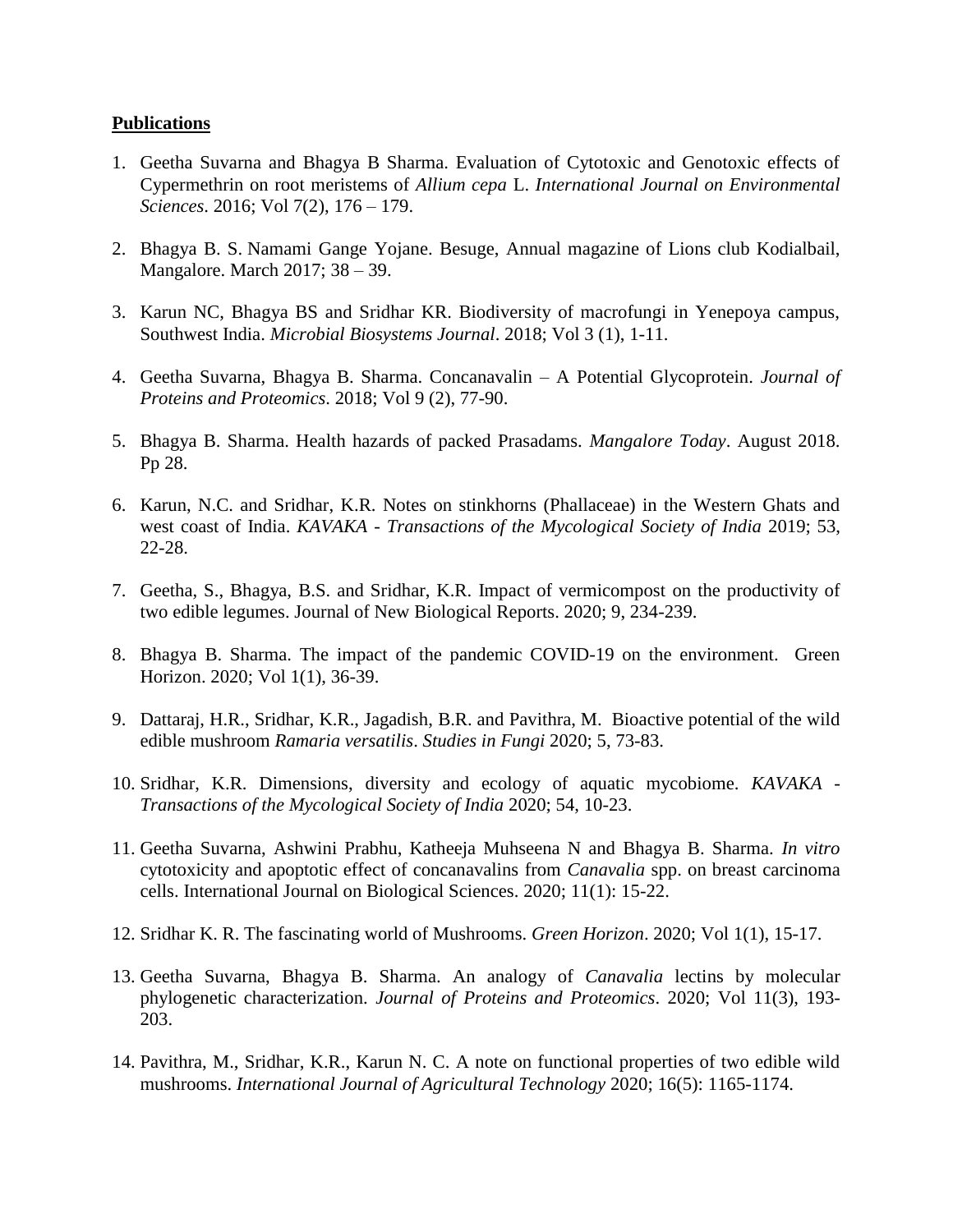- 15. Sridhar, K.R., Nagesh, H. and Sharathchandra, K. Assemblage and diversity of asexual fungi in 10 terrestrial damp leaf litters: Comparison of two incubation techniques. *Asian Journal of Mycology* 2020; 3, 362-375.
- 16. Sridhar K. R. Biocompost and Pill-Millipedes. *Green Horizon*. 2020; Vol 1(2), 47-51.
- 17. Sridhar K. R. and Sharathchandra K. 2020. Ingoldian fungi in terrestrial damp woody litter of five tree species. MycoAsia – Journal of modern mycology. 2020; 07.
- 18. Mahadevakumar, S. and Sridhar, K.R. Plant-microbes interaction: Current developments and future challenges. In: *Advances in Plant Microbiome for Sustainable Agriculture*: Functional Annotation and Future Challenges. Yadav, A.N., Rastegari, A.A., Yadav, N. and Kour, D. (Ed.), Springer Nature. 2020.
- 19. Geetha Suvarna, Ashwini Prabhu, Katheeja Muhseena N and Bhagya B. Sharma. Cytotoxic and apoptotic activity of Canavalia seed extract in HT-29 human colon carcinoma cells. Biomedicine. 2021; 41(1): 104-111.
- 20. Ambarish, C.N. and Sridhar, K.R. 2021. Cytogenetics of two giant pill-millipedes of the genus *Arthrosphaera* (Sphaerotheriida) in the Western Ghats of India. In: Mutagenesis, Cytotoxicity and Crop Improvement: Revolutinizing Food Science. Bhat, T.A. (Ed.), Cambridge Scholars Press, UK, 466-480.
- 21. Ambarish, C.N. and Sridhar, K.R. 2021. Cytology of pill-millipedes (Diplopoda) with an emphasis on *Arthrosphaera disticta*. In: Mutagenesis, Cytotoxicity and Crop Improvement: Revolutinizing Food Science. Bhat, T.A. (Ed.), Cambridge Scholars Press, UK, 481-496.
- 22. Sridhar, K.R. and Pavithra, M. 2021. Bioprospect potential of gasteroid mushrooms of the genus *Astraeus*. In: *New and Future Developments in Microbial Biotechnology and Bioengineering -Recent Advances in Application of Fungi and Fungal Metabolites: Current Aspects.* Singh, J. and Gehlot, P. (Ed.). Elsevier BV, Amsterdam, 225-231.
- 23. Deshmukh, S.K., Sridhar, K.R. and Gupta, M.K. 2021. Application of selected *Xylaria* in traditional medicine. In: *Advances in Macrofungi: Pharmaceuticals and Cosmeceuticals*. Sridhar, K.R. and Deshmukh, S.K. (Ed.). CRC Press, Taylor & Francis Group, Boca Raton, 122-136. K.Y. (Ed.), Springer Nature Switzerland AG, 455-481.
- 24. Magyar, D., Van Stan, J.T. and Sridhar, K.R. 2021. Hypothesis and theory: Fungal spores in stemflow and potential bark sources. *Frontiers in Forests and Global Change* 4:623758. [+10.3389/ffgc.2021.623758.](https://www.researchgate.net/deref/http%3A%2F%2Fdx.doi.org%2F10.3389%2Fffgc.2021.623758?_sg%5B0%5D=iQJksnItKQxSjpj-QM_-v9Gjnj_qrTQJuTv6t5OEBcTxOeu7UKQyPX48GDSOuBGcXOmQDVSXsKH0QXsRRy4r8A_ARA.31Tr73iIEg0hiv1slI9f8HS6mpxVfA5kcX15VZqNaQ_ugR1bU4koDfXK3qd498DVMO9cyYf9tgf1p_Z48LaxEQ)
- 25. Ravikrishnan, V. and Sridhar, K.R. and Rajashekhar, M. 2021. Bioactive attributes of edible wild mushrooms of the Western Ghats. In: *Advances in Macrofungi: Pharmaceuticals and Cosmeceuticals.* Sridhar, K.R. and Deshmukh, S.K. (Ed.). CRC Press, Taylor & Francis Group, Boa Raton, 20-38.